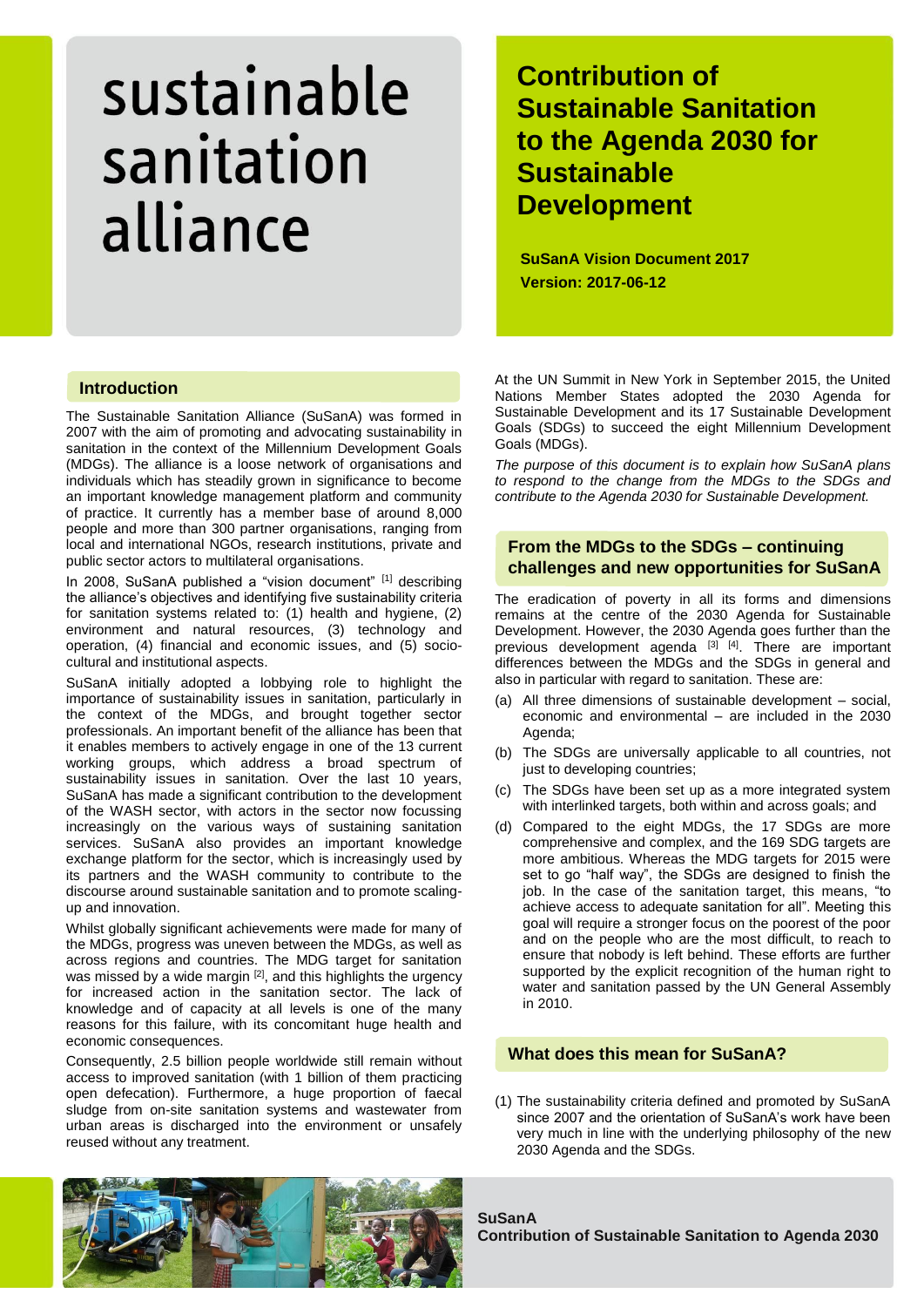SuSanA - sustainable sanitation for a better life



- (2) In the more ambitious spirit of the SDGs, SuSanA will continue to highlight the need for a systems' approach, focusing on the full service delivery chain and all system dimensions to achieve the long-term functioning of sanitation systems and services. This also implies clear emphasis on continuous monitoring mechanisms to ensure sanitation services that last.
- (3) The profile of sanitation has risen steadily during the MDG period (2000-2015) and communities, local authorities, governments and donor organisations now recognise the crucial role of sanitation for sustainable development. Therefore, SuSanA will play more of a facilitating role in the future and less of a lobbying role.
- (4) SuSanA will respond to the call to "leave no one behind" by particularly focusing its efforts on the hardest to reach and most vulnerable of people.
- (5) Whilst the activities of SuSanA will remain concentrated on the low- and low-to-middle income countries, recent developments of sanitation systems in higher income countries will be used to showcase alternatives to conventional wastewater management approaches.
- (6) The many linkages between sanitation and targets across all SDGs offer new opportunities for SuSanA to reach out to and cooperate with other sectors. How Sustainable Sanitation contributes to the targets of SDG 6 is outlined in Fig. 1 and the main sanitation interlinkages across the other SDGs are summarised in Fig. 2. These interlinkages and opportunities for multi-sector approaches are described in more detail in a separate document that can be found on SuSanA's website [6] and also in documents recently published by UN Water [7] and SEI [8].
- (7) The growing global humanitarian WASH needs, stemming from the large number of refugees, the increasingly more urban, longer-term camps, and the ever more common protracted crisis scenarios, require improved cooperation between humanitarian and development actors. Emergency interventions need to take into account sustainability issues right from the start. SuSanA recognises its responsibility to actively contribute towards meeting these needs and will work to raise the profile of sanitation within the humanitarian aid system, to highlight sustainability issues and to provide advice on sustainable sanitation solutions.
- (8) In the 2030 Agenda, the responsibility for monitoring remains primarily at the country-level. There is, therefore, an increasing need for technical assistance in developing methodologies, in designing monitoring structures compatible with existing technical and institutional capacities, and in implementing monitoring processes. SuSanA will further its work to meet these needs.

#### **Sanitation interlinkages across the SDGs**

Recognising the interlinkages and integrated nature of the SDGs is of crucial importance to ensuring that the goals of Agenda 2030 are successfully met. The close links between sanitation and the many targets across all of the SDGs highlight the pivotal role that sanitation plays in the accomplishment of the SDGs and offers new opportunities for SuSanA to reach out to and collaborate with other sectors (multi-sector approaches to WASH ). The majority of the interlinkages between the SDGs are mutually reinforcing, but there may be also aspects of potential conflicts that have to be managed.



**Figure 1: Sustainable sanitation interlinkages with the targets of SDG 6**



**SuSanA Contribution of Sustainable Sanitation to Agenda 2030**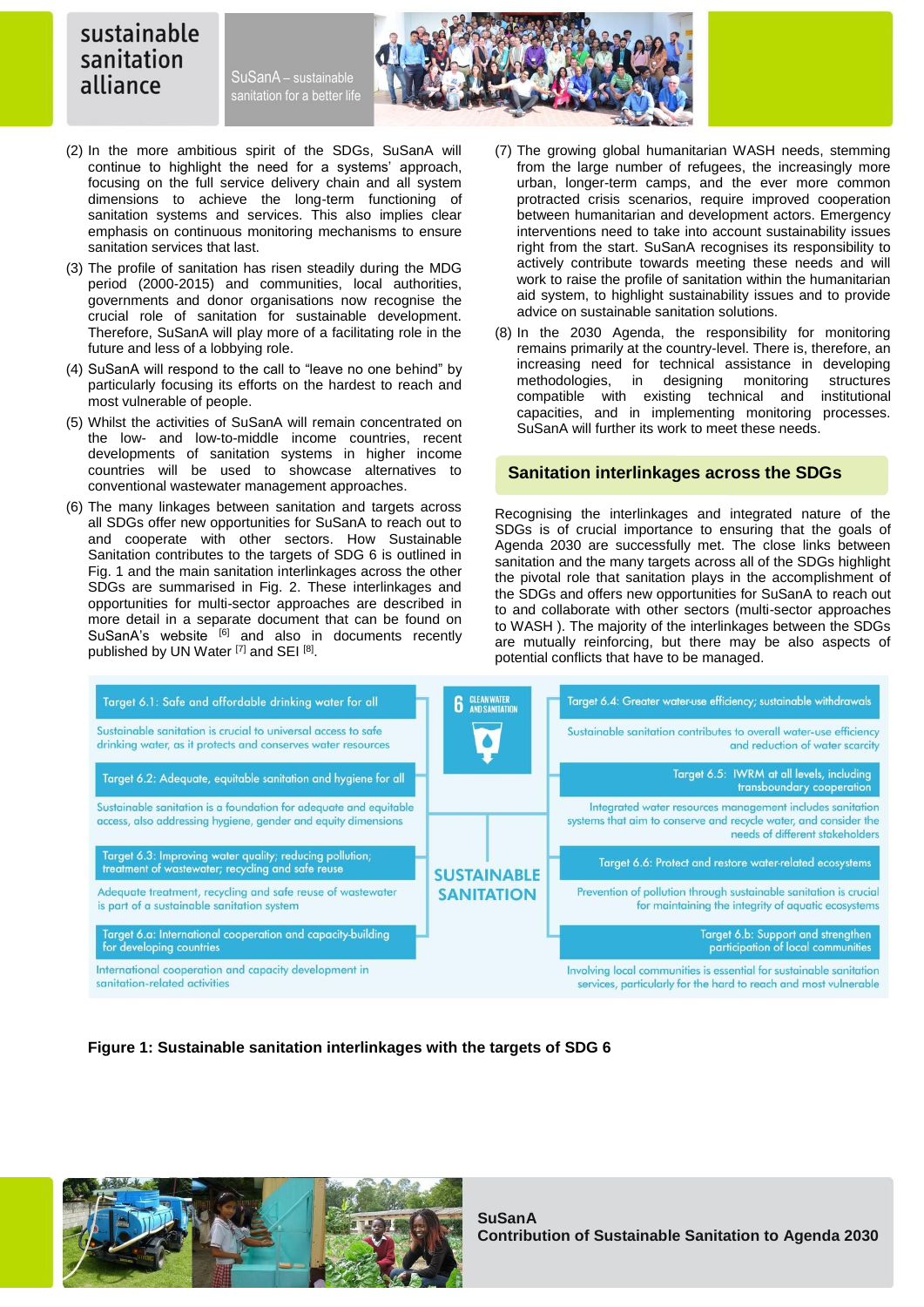SuSanA - sustainable sanitation for a better life

い

**GOOD HEALTH<br>AND WELL-BEING** 

4 QUALITY

5 GENDER

**8** DECENT WORK AND



 $11$  SUSTA

13 GLIMATE

15

**PEACE, JUSTICE** 

**AND STRONG NETITUTIONS** 

Sanitation is a basic service and a prerequisite for

Poor sanitation, malnutrition and stunting are linked; safe reuse of sanitation byproducts increases crop yields

> Sanitation protects and promotes human health by breaking disease cycles

> > Sanitation is essential to safe education facilities

Sustainable sanitation reduces gender disparities at home and in public facilities

Sanitation byproducts as alternative fuels for industry, cooking and lighting

Some steps in the sanitation service chain generate opportunities for micro, small, and medium-sized enterprises

Sustainable sanitation requires capacity development at all levels, including of local communities in sanitation management

**17 PARTNERSHIPS** Strengthen the means of implementation and revitalize the Global

Partnership for Sustainable Development

**SUSTAINABLE** 

**SANITATION** 

Water and sanitation systems are basic infrastructure required for any industrial development

Sanitation is one of the basic urban services and required to provide a clean and livable environment

Sustainable sanitation systems can contribute to the efficient use of natural resources and reduced waste production

Sustainable sanitation systems can be climate-resilient; improved waste resource recovery and management are important climate-mitigation strategies

Sustainable sanitation reduces marine pollution and contributes to conservation and restoration of terrestrial ecosystems

Basic services such as sanitation for all are important pillars for equality, social justice and a peaceful society

Sustainable sanitation requires international cooperation and developing partnerships in sanitation-related activities

### **Figure 2: Sustainable sanitation interlinkages across the other SDGs**

## **Goal and objectives of the Sustainable Sanitation Alliance (SuSanA)**

The overall goal of SuSanA is to contribute to the achievement of the SDGs by promoting sanitation systems based on principles of sustainability. The Sustainable Sanitation Alliance welcomes and greatly appreciates the SDGs as they highlight the important role sanitation has in sustainable development and help push sanitation further up the political agenda. The focus of the work of the Sustainable Sanitation Alliance in the context of the 2030 Agenda will be to facilitate the implementation of sustainable sanitation systems in water and sanitation at all levels considering the three dimensions of sustainability: social, environmental and economic.

The term "Sanitation" is used differently by different people and organisations and in different circumstances. In the SDGs, there is no explicit definition of sanitation, but there is a



semantic separation between sanitation (Target 6.2) and wastewater management (Target 6.3). SuSanA promotes the following operational definitions of sanitation in the context of the 2030 Agenda:

- (1) Sanitation is the act or process of making sanitary; and the promotion of hygiene and prevention of disease by maintenance of sanitary conditions [Webster Definition] [9]
- (2) A sanitation system protects and promotes human health by providing a clean environment and breaking the cycle of disease. It encompasses the institutions regulating the system, the organisations and management, the users, the entire technical infrastructure, as well as all services required for the collection, transport, treatment and management of end products of human excreta, wastewater, solid waste and storm water.
- (3) To be a sustainable sanitation system it must not only protect and promote human health by providing a clean

# **SuSanA**

**Contribution of Sustainable Sanitation to Agenda 2030**